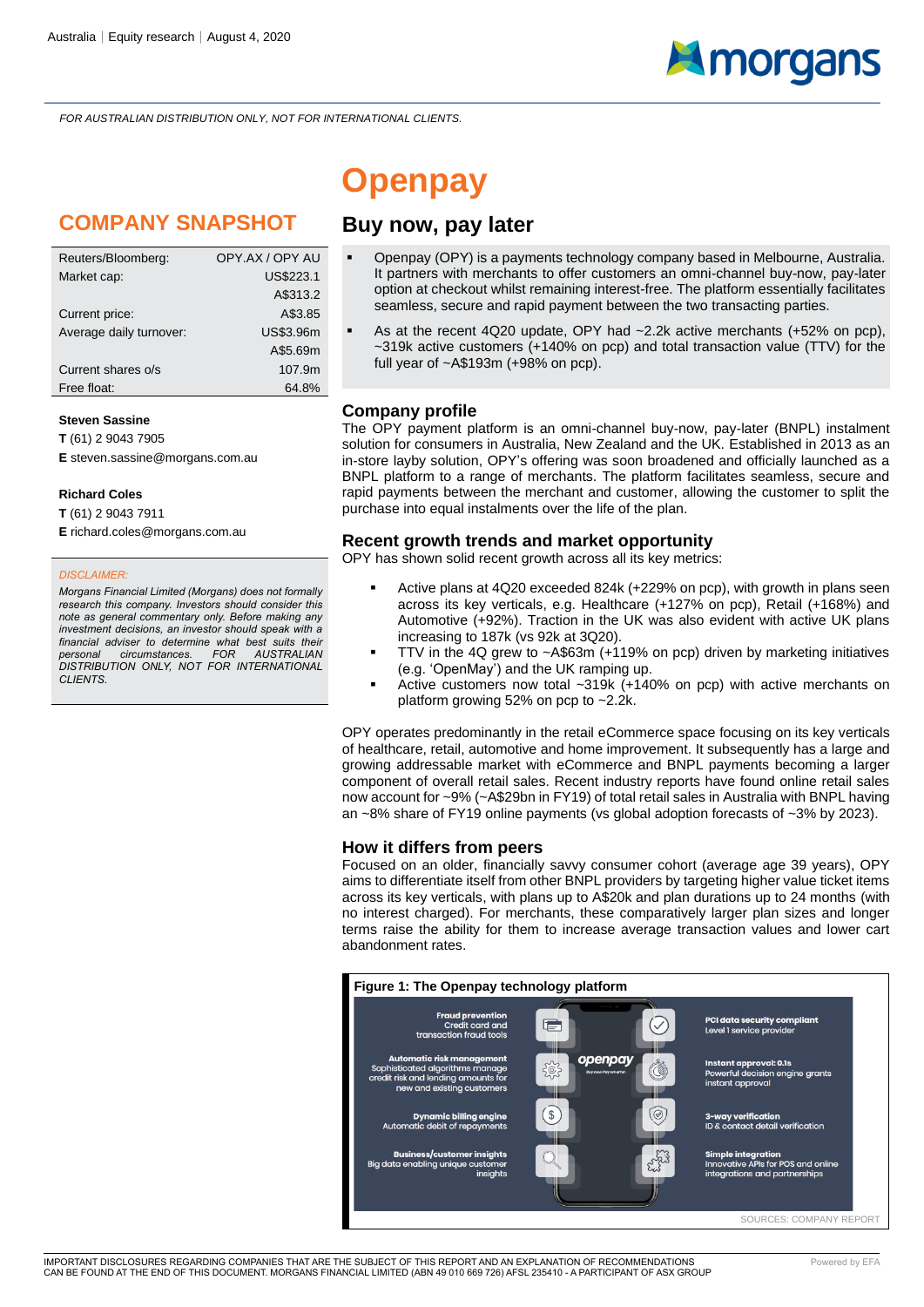## **Elmorgan**

### **Openpay**

#### **Background**

#### **Company overview**

Openpay (OPY) commenced operations in 2013, having been originally established to offer an in-store digital layby solution. Initially launched for a select group of merchants across Australia and New Zealand, operations were soon commercialised for a wider range of merchants and officially launched as Openpay in 2016. The company's BNPL platform is predominantly offered across four key sectors, being: Consumer retail; Automotive; Healthcare and Home Improvement. Currently, OPY operates across Australia, New Zealand and more recently the UK. OPY targets a more established/financially savvy customer cohort, with the average customer age of 39 years and average transaction value across key verticals of ~A\$316 (at 1H20).

The OPY platform allows consumers to pay for purchases (between \$50- \$20,000 in value - predominantly ANZ) on an instalment basis, with plans ranging between 2 and 24 months. The launch of Openpay in the UK (June 2019) has seen recent traction, with plans typically in the 2-3 month range (up to ~£1200). From a merchant perspective, the benefits derived from offering OPY as a payment option at checkout are: increased order size; reduced cart abandonment rates and ease of integration.

| <b>Figure 2: Consumer and Merchant benefits</b>     |                                                                                 |  |  |
|-----------------------------------------------------|---------------------------------------------------------------------------------|--|--|
| <b>Consumer Benefits</b>                            | <b>Merchant Benefits</b>                                                        |  |  |
| Transparent, Interest-free instalment plan.         | Potential for increased average order value.                                    |  |  |
| Cashflow management.                                | Ability to offer an alternative payment option in line with<br>customer demand. |  |  |
| Budgeting tool.                                     | Increased insight into customer behaviour and improved<br>data.                 |  |  |
| Funding flexibility (minimising credit card usage). | No non-payment risk to merchants as OPY pays the<br>merchant upfront.           |  |  |
| Omni-channel offering.                              | Potential for lower cart abandonment rates due to the                           |  |  |
|                                                     | seamless checkout experience.                                                   |  |  |
|                                                     | SOURCES: MORGANS, COMPANY REPORTS                                               |  |  |

Complementary to the BNPL platform, OPY has also launched a B2B offering called "Openpay for Business", a Software as a Service (SaaS) portal. The portal allows companies to manage trade accounts in one system (end-to-end), including applications, credit checks etc. Post its 1H20 result, OPY signed Woolworths Ltd. as its first B2B customer.

#### **Growth outlook**

OPY has shown solid/consistent growth across all key business metrics, including: active customer growth, active plans, active merchants, merchant fees and transaction volume. We note the following:

- Active customers on the platform at  $4Q20$  totalled  $\sim$ 319k which were up 140% on pcp and 28% sequentially.
- Active plans have seen robust growth, with ~824k plans as at 4Q20, up 230% on pcp and 37% sequentially.
- Active merchants on the platform at 4Q20 now total ~2.2k, up 52% on pcp and 7% sequentially. Examples of key merchants on the platform include Bunnings in Australia and JD sports in the UK.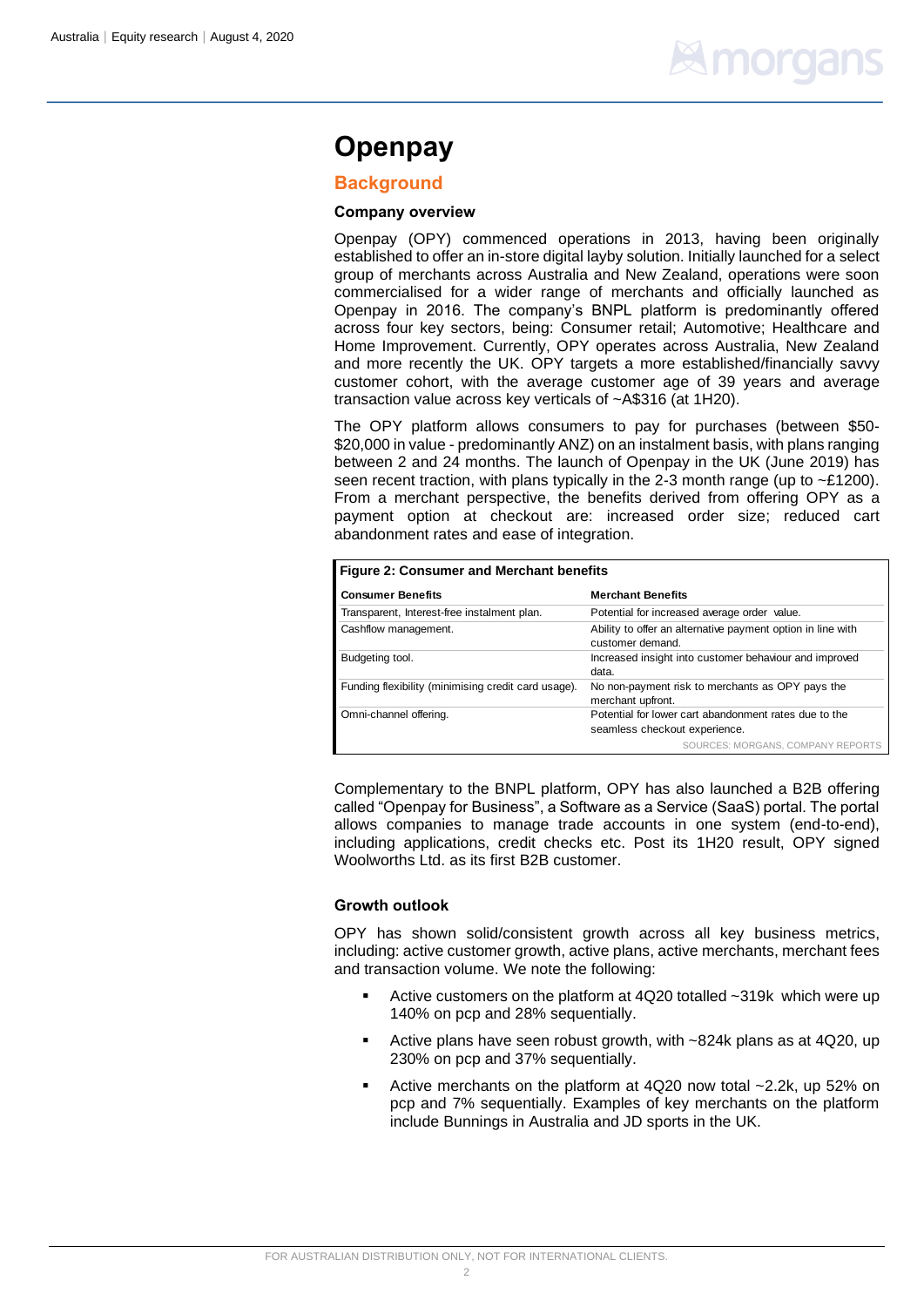### norgar



Figures 5 and 6 show OPY's FY19 total transaction value (TTV) split across key verticals as well as the revenue split between merchant and customers fees. We note Retail accounted for ~50% of TTV in FY19 and there was broadly an equal split (52% merchant vs 48% customer) of revenue earned between customer and merchant fees.



Figure 7 highlights the quarterly TTV and revenue growth on the platform. TTV reached ~A\$63m in 4Q20 (+~120% on pcp and +37% sequentially) whilst revenue generated in 4Q20 was A\$4.5m (+45% on pcp but down 15% on the previous quarter, partially due to A\$0.6m in deferred revenue - AASB9 impacts in UK).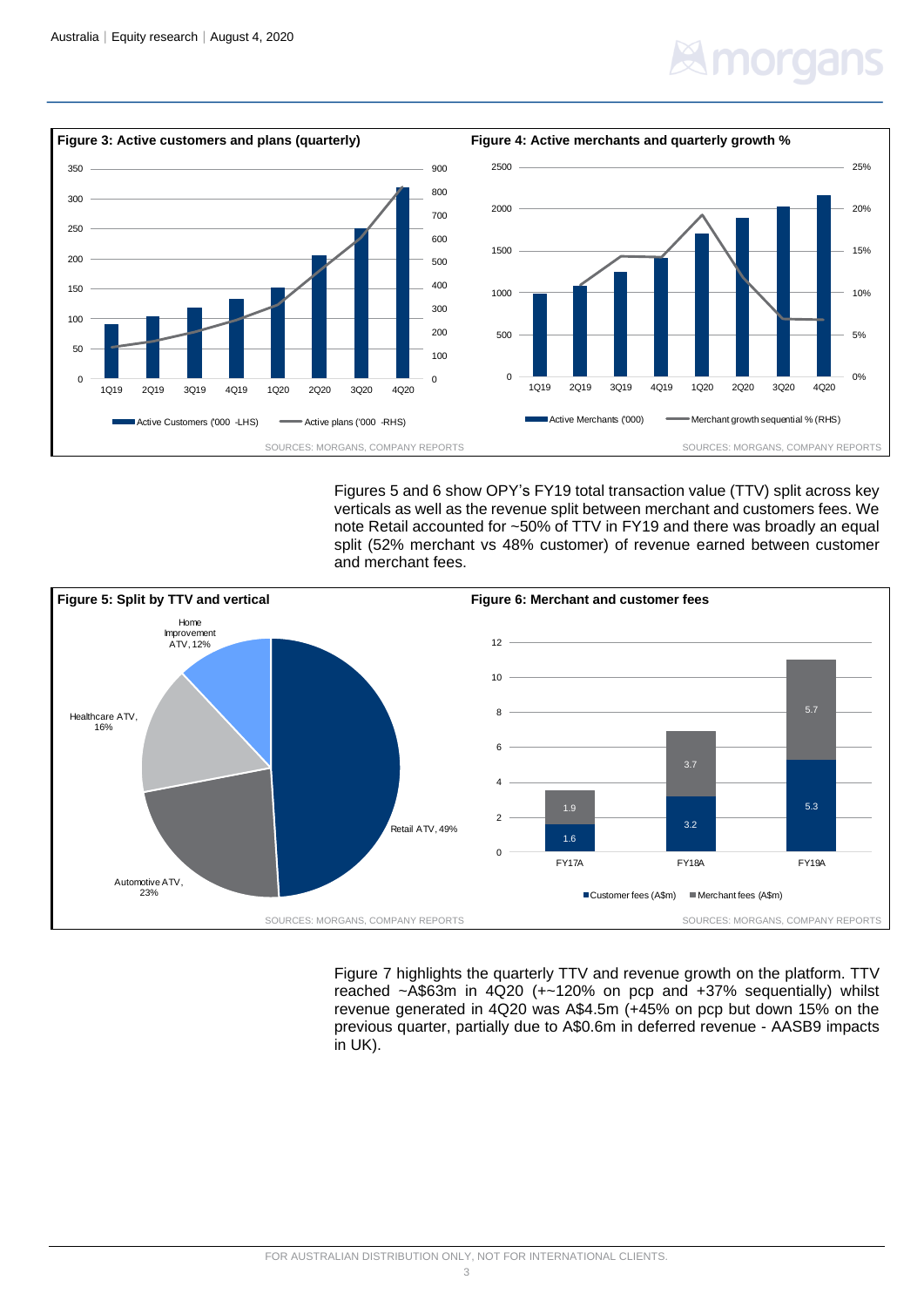## morgar



#### **Industry overview**

#### **Industry size**

Openpay operates predominantly in Australia and New Zealand and has recently launched in the UK. Figure 8 below shows the FY19 total retail turnover in Australia and its subcategories. FY19 total turnover was ~A\$330bn. Turnover, ex-food/dining was ~A\$148bn which could be the potential addressable market for OPY in Australia. The growing trend in consumer adoption of online channels has continued, with over A\$29bn in retail sales occurring online in FY19 (~9% on total retail sales).



BNPL operators, like OPY, as well as new digital payment platforms also appear set to benefit from the seismic shift occurring in the way retail consumers purchase goods and services. Whilst cash currently remains the leading payment method in-store at point-of-sale (POS), the use and demand for alternative payment methods is rising to meet 'millennial' and 'Gen Z' demand for both expediency and frictionless transactions. In the 'Global retail ecommerce sales' report by Statista, it is estimated that eCommerce will surpass US\$6.5trn in transaction volume globally by 2023. Figure 10 shows Worldpay's estimate of payment methods online by 2023 while Figure 11 highlights the acceleration of BNPL within Australia - accounting for ~8% of online payments (FIS Worldpay Global Payments Report 2019). The comparison of the two charts highlights the rapid early adoption within Australia of the BNPL option with the  $\sim$ 8% penetration in 2019 compared to the global forecast of  $\sim$ 3% adoption by 2023.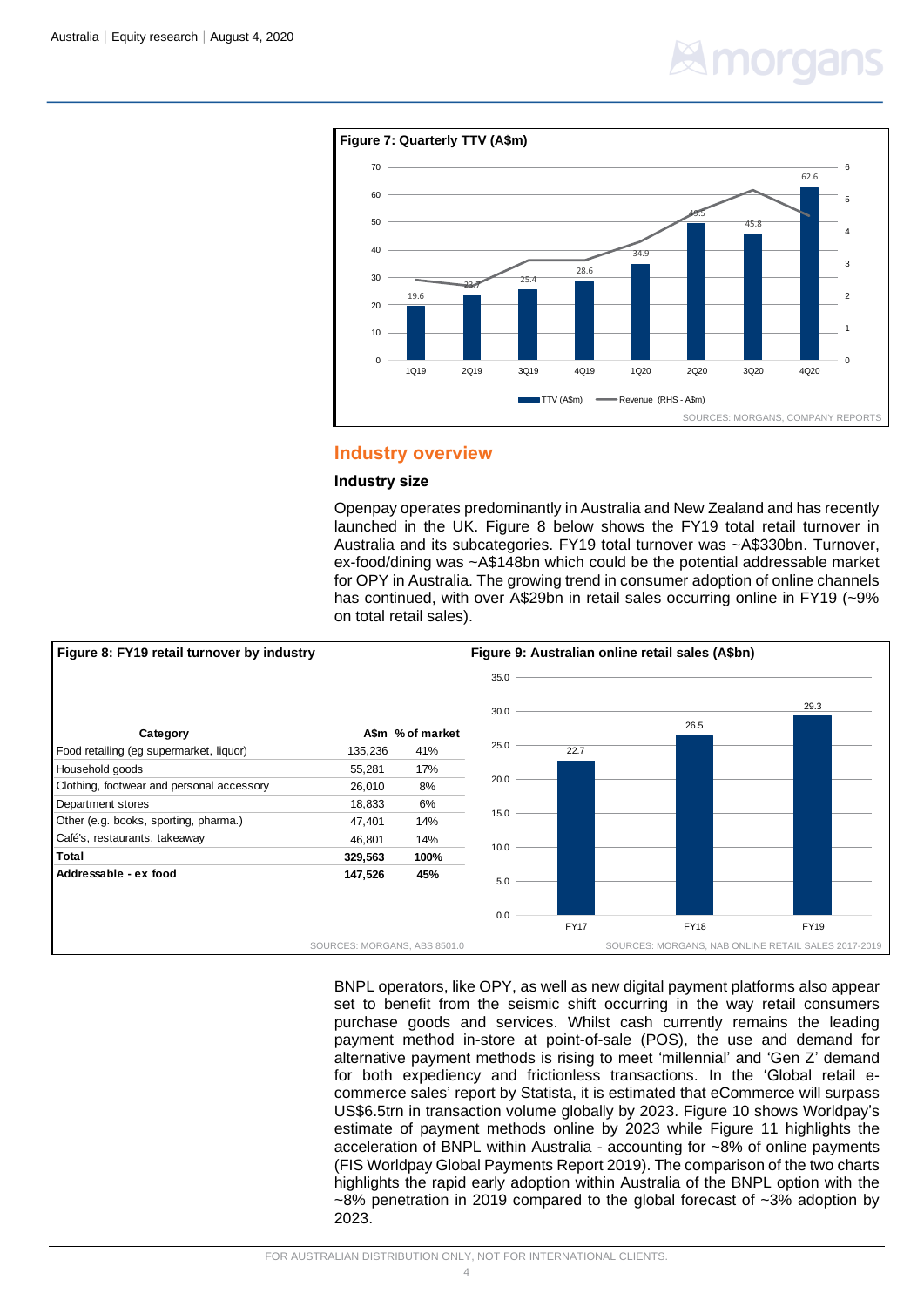## morgar



Figure 12 shows the forecast number of non-cash transactions (NCT) by region over 2019-2022F. The World Payments Report (Capgemini 2019) forecast NCTs will increase by a 14% CAGR over that period led by emerging Asian markets (estimated CAGR of 30% from 2017-2022F). In line with Australia's early adoption of BNPL, the report also found that Australia ranks third globally in perinhabitant NCTs (behind Norway and South Korea), due to the proliferation of tap-and-go-payments and the expansion of the New Payments Platform (NPP).

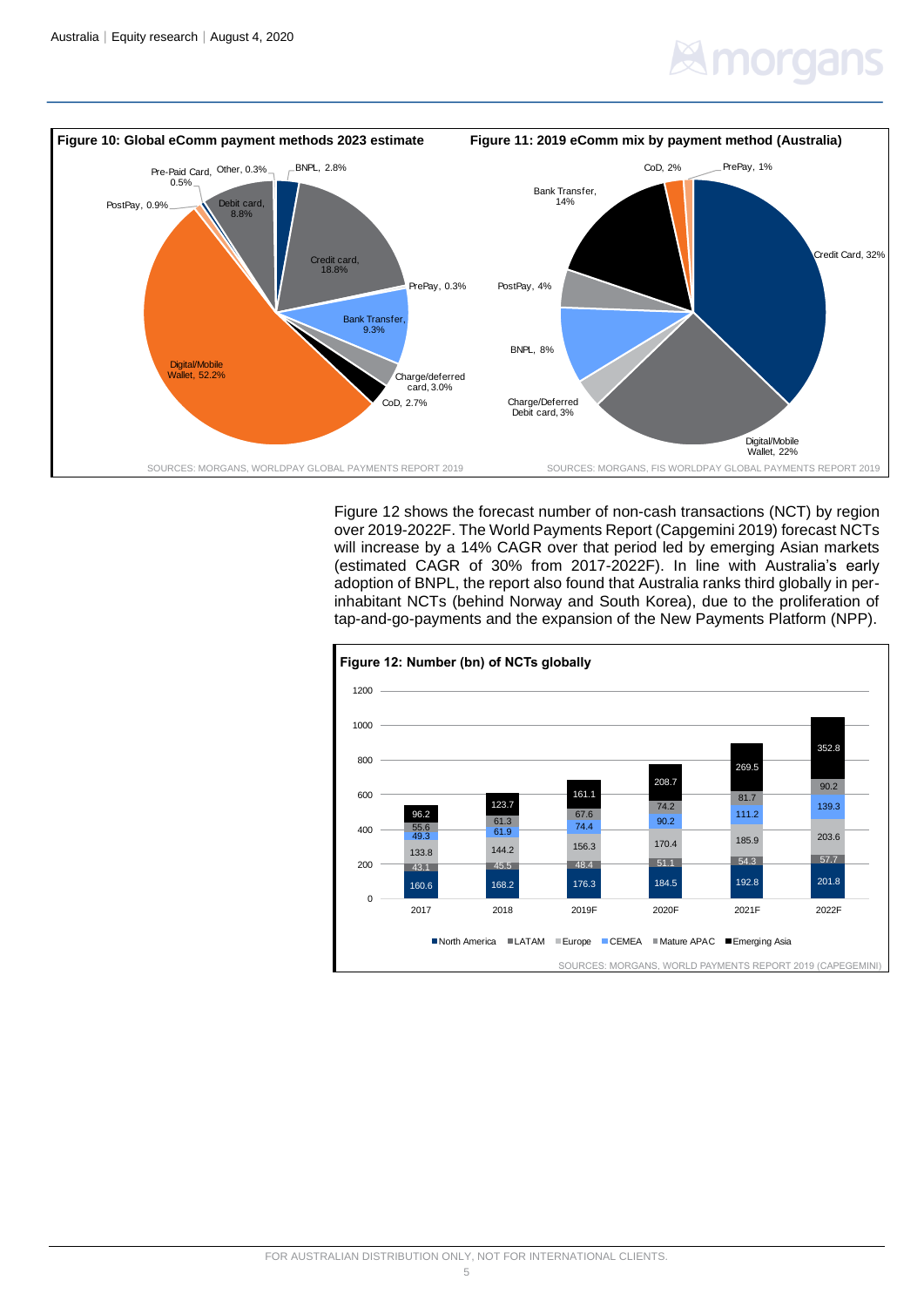#### **The OPY business model**

#### **How it works (and where it differs from peers)**

To use the platform, customers must first create an account with OPY (either online, in store or via the OPY mobile app).

An example of a typical customer journey is as follows:

- 1. A consumer will select to purchase a product online/in-store. Participating stores are found via the Openpay mobile app/website.
- 2. At the time of purchase, the merchant will provide OPY with the purchase details either direct via POS integration or the OPY web browser. Customers also have the option to scan a barcode/QR code with their mobile app at the merchant's checkout.
- 3. The customer will select the desired repayment plan (duration/frequency).
- 4. OPY's proprietary data analysis system will determine eligibility. If approved, the customer then confirms the payment plan and automatically makes the initial deposit (typically 10-33% of the transaction price).

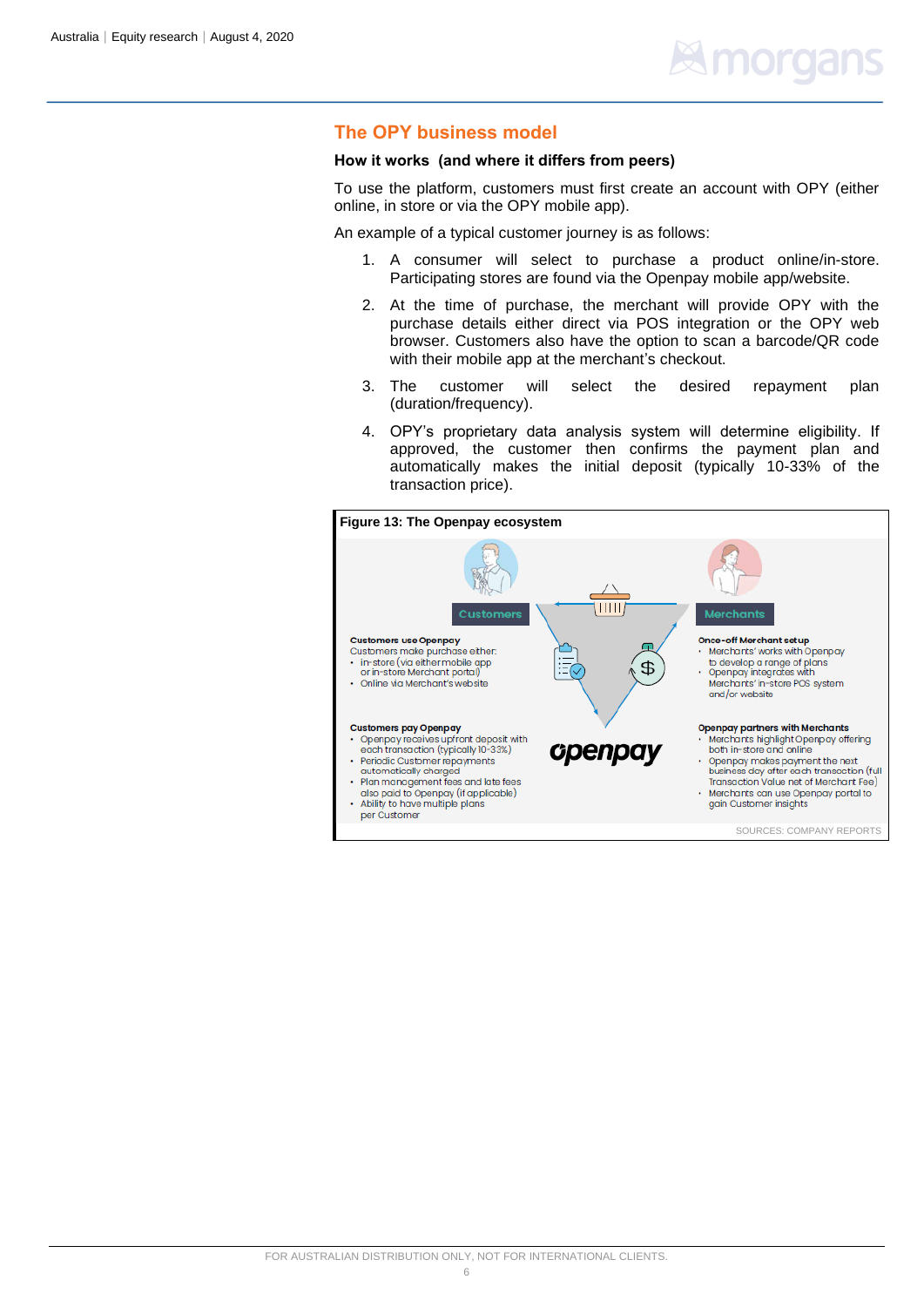## **Elmorgans**

The below diagrams document the OPY checkout experience:

| 3. Payment              |                                                                                                                 |              |                |
|-------------------------|-----------------------------------------------------------------------------------------------------------------|--------------|----------------|
| Select a payment method |                                                                                                                 |              | Secure payment |
| <b>VISA</b><br>AMERICAN | <b>PayPal</b>                                                                                                   | <b>2</b> zip |                |
|                         |                                                                                                                 |              |                |
|                         | Buy now. Pay smarter.                                                                                           |              |                |
| openpay                 | Buy today with 2-18 months to pay.                                                                              |              |                |
|                         | More information                                                                                                |              |                |
|                         | Once you select 'Pay with Openpay', you will be redirected to Openpay to<br>securely complete your transaction. |              |                |
|                         | Pay with Openpay                                                                                                |              |                |
|                         |                                                                                                                 |              |                |

| Figure 15: ID verification during checkout                                                               |  |
|----------------------------------------------------------------------------------------------------------|--|
| <b>Confirm your Identity</b>                                                                             |  |
| Select a form of ID to add to your account. This helps us confirm your identity and secure your account. |  |
| <b>AU DRIVERS LICENCE</b>                                                                                |  |
|                                                                                                          |  |
| <b>MEDICARE CARD</b>                                                                                     |  |
| <b>AU PASSPORT</b>                                                                                       |  |
| SOURCES: MORGANS, RETAIL WEBSITE                                                                         |  |

| Figure 16: Plan selection during checkout                           |                                                                        |
|---------------------------------------------------------------------|------------------------------------------------------------------------|
|                                                                     | <b>Payment due today</b>                                               |
|                                                                     | \$6.59                                                                 |
|                                                                     | \$6.59 Initial Payment + NO establishment fee + NO Plan Management Fee |
| Pick your plan.                                                     |                                                                        |
| <b>4 Remaining payments</b><br>Total plan duration: 2 Months        | $$6.60$ $\checkmark$                                                   |
| No Plan Management Fees will apply to instalments on Selected Plan. |                                                                        |
|                                                                     | <b>Next Instalment:</b>                                                |
|                                                                     | Mon, 17 Aug 2020<br>自                                                  |
|                                                                     | <b>Submit Plan</b>                                                     |
|                                                                     | SOURCES: MORGANS, PETSTOCK RETAIL WEBSITE                              |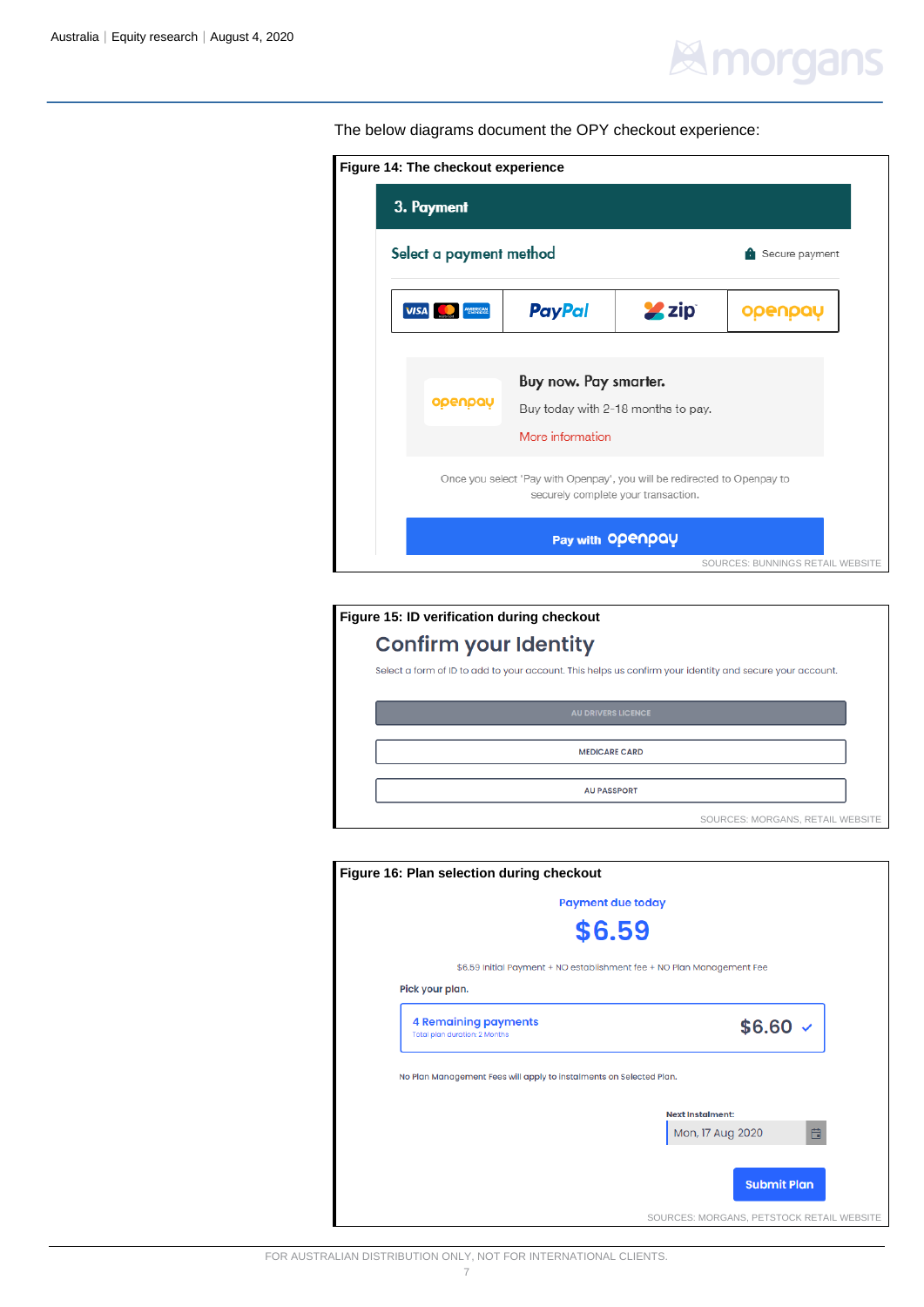### **Expression**

OPY derives its revenue from both merchant and customer fees, which are generated on each discrete order by the end consumer (either online or in-store). These merchant fees are generally a percentage of order value (~4-5%). The primary model adopted on the platform is the funded model, which allows the merchant to get paid within 24 hours of a purchase, net of fees. From the customer's perspective, no interest is charged on any of OPY's current plans.

In Australia, on selected plans, OPY receives an ongoing plan management fee included with each instalment payment (ranging from A\$1-A\$5) as well as an initial plan establishment fee (for higher value plans) between A\$25-A\$99. A late fee of A\$9.50 is charged per overdue instalment. In the UK and New Zealand, OPY does not charge customers any fees for the provision of credit/payments (in line with regulations).

The funded model and the debt facilities used to offer it are outlined below:

- **Funded model:** The merchant receives the full purchase price within 24 hours, net of OPY fees (typically 4-5%) . OPY has debt facilities in place to help facilitate this model.
- **Debt facilities:** 1) The 'GCI facility' Up to A\$40m receivables purchase facility (LVR up to 85%); 2) The '255 Finance' facility – A\$25m revolving warehouse facility (LVR up to 75%). 3) 'Global Growth Capital' facility – a £25m UK debt facility. 4) An unsecured working capital facility of A\$10m. At the recent fourth quarter update, OPY had ~A\$70m cash on hand and undrawn debt facilities of A\$45m (in Australia) and £20m (in the UK).
- The repayment profile selected by the customer and the upfront deposit allows OPY to efficiently recycle its capital. Based on the average monthly repayment over 1H20, OPY can recycle its capital 3.8x per year (vs 3.1x at FY19).

#### **Target market (the key difference)**

OPY has a distinctly different target market and differentiation to most other BNPL players who are predominantly millennial/Gen Z focused and have lower average order sizes (~A\$200). Some of the key differences when compared to peers include:

- OPY will generally target the higher value ticket items. It has larger payment plan sizes (up to A\$20,000) and range (2-24 months) with no interest.
- OPY focuses on its key verticals: Automotive (estimated ATV ~A\$830); Healthcare (estimated ATV ~A\$1,071) and Home Improvement (estimated ATV ~A\$2,080) where there appears to be fewer BNPL providers.
- B2B offering: OPY recently launched its B2B offering with an agreement with Woolworths.

#### **Key risks**

Key OPY risks include: 1) loss of key merchant relationships; 2) failure to execute the growth phase of the business, e.g. increasing merchant numbers and transactions numbers, etc; 3) regulatory risks; 4) technology risks; 5) key personnel risks; 6) competitive threats, e.g. new and existing market entrants in the BNPL space; and 7) market risks, e.g. equity and currency risks.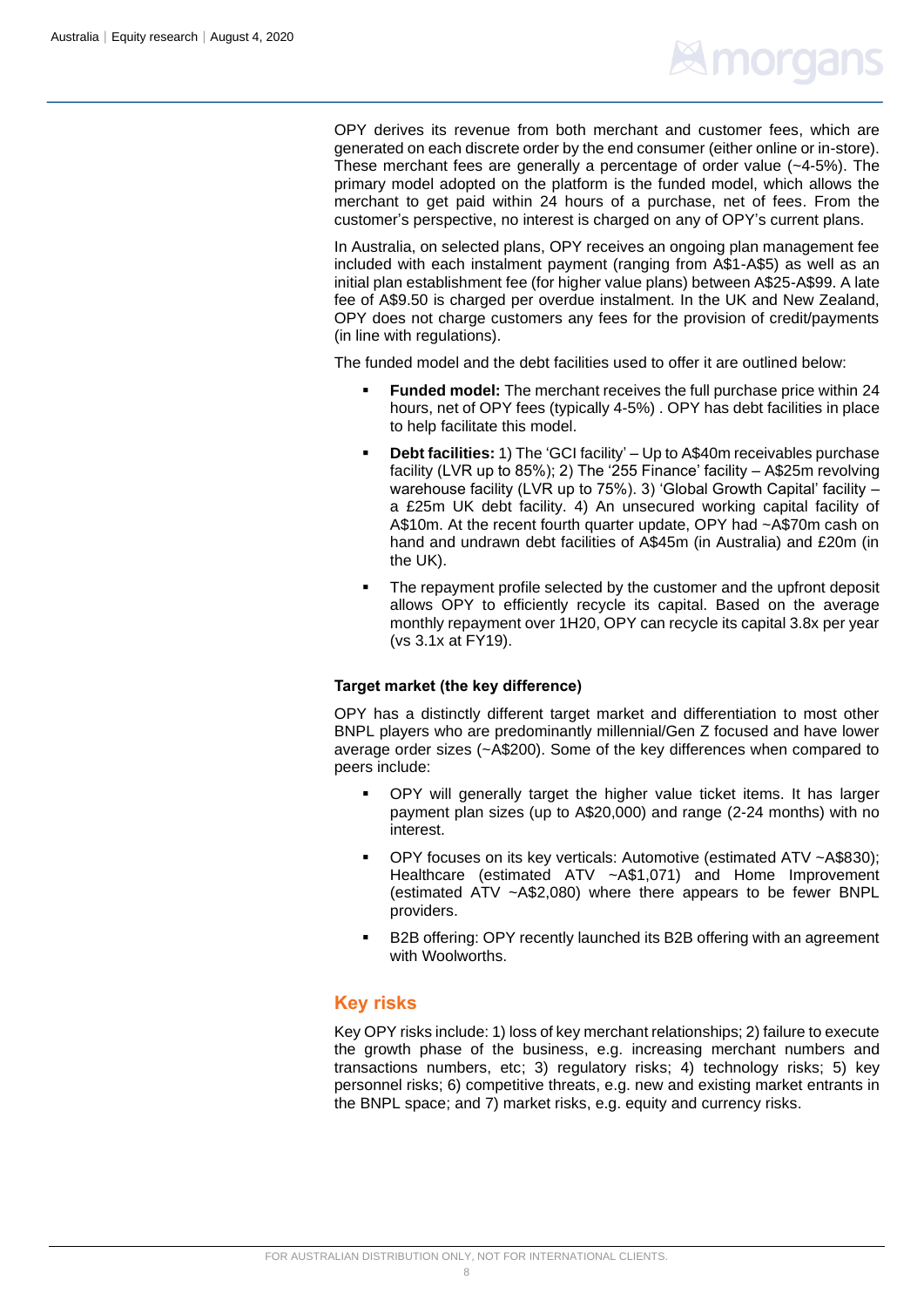# **Elmorgans**

### **Management team**

|                       |                                       | <b>Figure 17: Board of Directors and Management Team</b>                                                                                                                                                                                                                                                                                                          |
|-----------------------|---------------------------------------|-------------------------------------------------------------------------------------------------------------------------------------------------------------------------------------------------------------------------------------------------------------------------------------------------------------------------------------------------------------------|
| Name                  | Role                                  | <b>Experience</b>                                                                                                                                                                                                                                                                                                                                                 |
| <b>Patrick Tuttle</b> | Independent<br>Chairman               | Joined OPY in September 2019. Has over 30 years experience in non-bank, consumer, SME and asset-based finance. Mr Tuttle is a<br>Chartered Accountant and has previously acted as divisional finance director for numerous operating businesses within MQG. He<br>joined Pepper Group in 2001 and was appointed Co-Group CEO of Pepper's global business in 2012. |
| <b>Michael Eidel</b>  | CEO and MD                            | Joined as CEO in March 2019 with over 20 years experience in payments, banking, growth transformation, product and strategic<br>development. He has previously held senior executive roles at Credit Suisse, Mckinsey and CBA.                                                                                                                                    |
| Kelly Bayer Rosmarin  | Independent<br><b>Director</b>        | Joined OPY in February 2019 with experience in growing and operating large global businesses, leadership, banking, risk<br>Non-Executive management and regulated markets. She is currently CEO at Optus, having previously held the role of Group Executive at CBA's<br>Institutional Banking & Markets division.                                                |
| Sibylle Krieger       | Independent<br>Director               | Ms Krieger joined Openpay in September 2019. She is a professional independent Non-Executive Director with over 35 years'<br>Non-Executive experience as a commercial lawyer, economic regulator and Non-Executive Director of a range of companies.                                                                                                              |
| David Phillips        | <b>Director</b>                       | Non-Executive Joined Openpay in 2017 with nearly 25 years experience in Financial Services. The last 14 years of which was at Investec as Head of<br>Structured Finance, Global Co-Head of Investec Aviation Finance and Head of Emerging Companies.                                                                                                              |
| Yaniv Meydan          | <b>Director</b>                       | Non-Executive Co-Founder of Openpay and has extensive experience in structured and property finance, receivables financing and business<br>operations in both Australia and offshore. Mr Meydan has been CEO of Meydan Group since 2004 and responsible for its global<br>operations.                                                                             |
| <b>Richard Broome</b> | Co-Founder /<br>Head of<br>Innovation | Co-founder of Openpay and has pioneered technology products for consumer, commercial, government and military use globally.                                                                                                                                                                                                                                       |
| <b>Andrew Burns</b>   | <b>CFO</b>                            | Prior to joining Openpay, Andrew spent 10 years with The Citadel Group as its CFO responsible for strategic, commercial and                                                                                                                                                                                                                                       |
|                       |                                       | operational finance as well as treasury and funding. Overall, he has 20 years experience in senior leadership roles with strong<br>competencies in financial management, accounting and process improvement.                                                                                                                                                      |
| Andrew Harding        | MD, UK                                | Andy has over 20 years' experience in Retail in the UK and International in various roles including strategy, sales, multi-channel,<br>marketing, and eCommerce.                                                                                                                                                                                                  |
|                       |                                       | SOURCES: MORGANS, COMPANY REPORTS                                                                                                                                                                                                                                                                                                                                 |